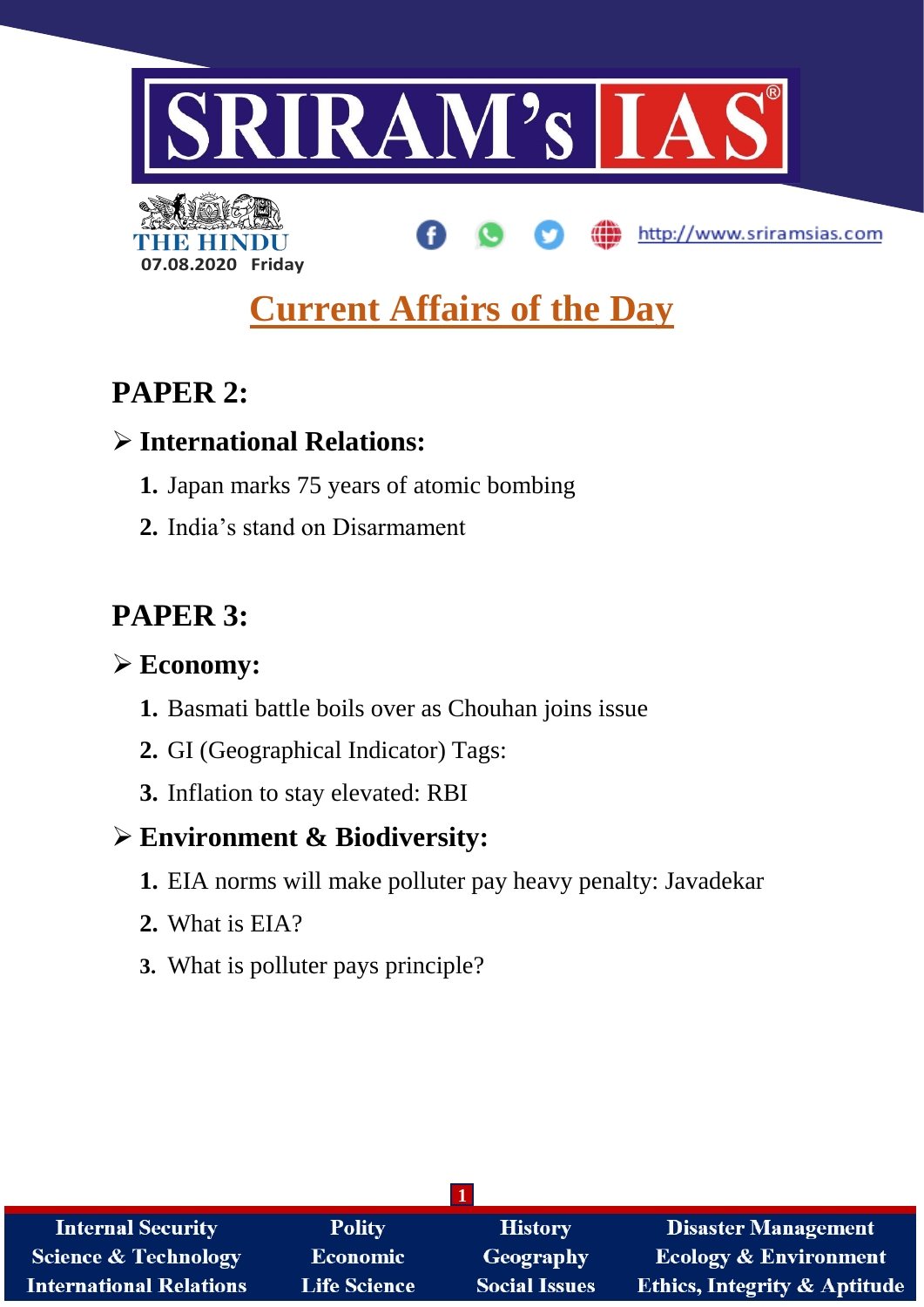



## **EIA norms will make polluter pay heavy penalty: Javadekar**

 $\triangleright$  Among the key motives of the proposed Environment Impact Assessment Notification, 2020 (EIA 2020) was to bring environmental violators under a regulatory regime by imposing a heavy penalty on them, Union Environment Minister Prakash Javadekar said.

## **Criticism:**

- $\triangleright$  A key criticism was a clause that allowed illegal projects to be approved postfacto.
- $\triangleright$  That is, it could have been set up in contravention of existing laws but managers of the project could later on approach a dedicated Expert Appraisal Committee, called a "violations committee", that would impose a fine and lay down additional conditions and thereby possibly legalise the company's operations.

## **Value Added Information**

## **The key points of dispute with the proposed draft are that:**

- $\triangleright$  It shortens the period of public consultation hearings to a maximum of 40 days.
- $\triangleright$  It reduces from 30 to 20 days the time provided for the public to submit their responses during a public hearing for any application seeking environmental clearance.
- $\triangleright$  It also allows the declaration of some areas as "economically sensitive areas" without a public hearing or environmental clearance, and several "red" and "orange"-classified toxic industries could now operate as close as 0-5 km from a Protected Area in "callous disregard" for forests.
- $\triangleright$  The increased validity of the environment clearances for mining projects (50) years versus 30 years currently) and river valley projects (15 years versus 10 years currently) raises the risk of irreversible environmental, social and health consequences on account of the project remaining unnoticed for long.

## **What is EIA?**

 $\triangleright$  EIA is an important process for evaluating the likely environmental impact of a proposed project. It is a process whereby people's views are taken into

| <b>Internal Security</b>        | <b>Polity</b>       | <b>History</b>       | <b>Disaster Management</b>              |  |
|---------------------------------|---------------------|----------------------|-----------------------------------------|--|
| <b>Science &amp; Technology</b> | <b>Economic</b>     | Geography            | <b>Ecology &amp; Environment</b>        |  |
| <b>International Relations</b>  | <b>Life Science</b> | <b>Social Issues</b> | <b>Ethics, Integrity &amp; Aptitude</b> |  |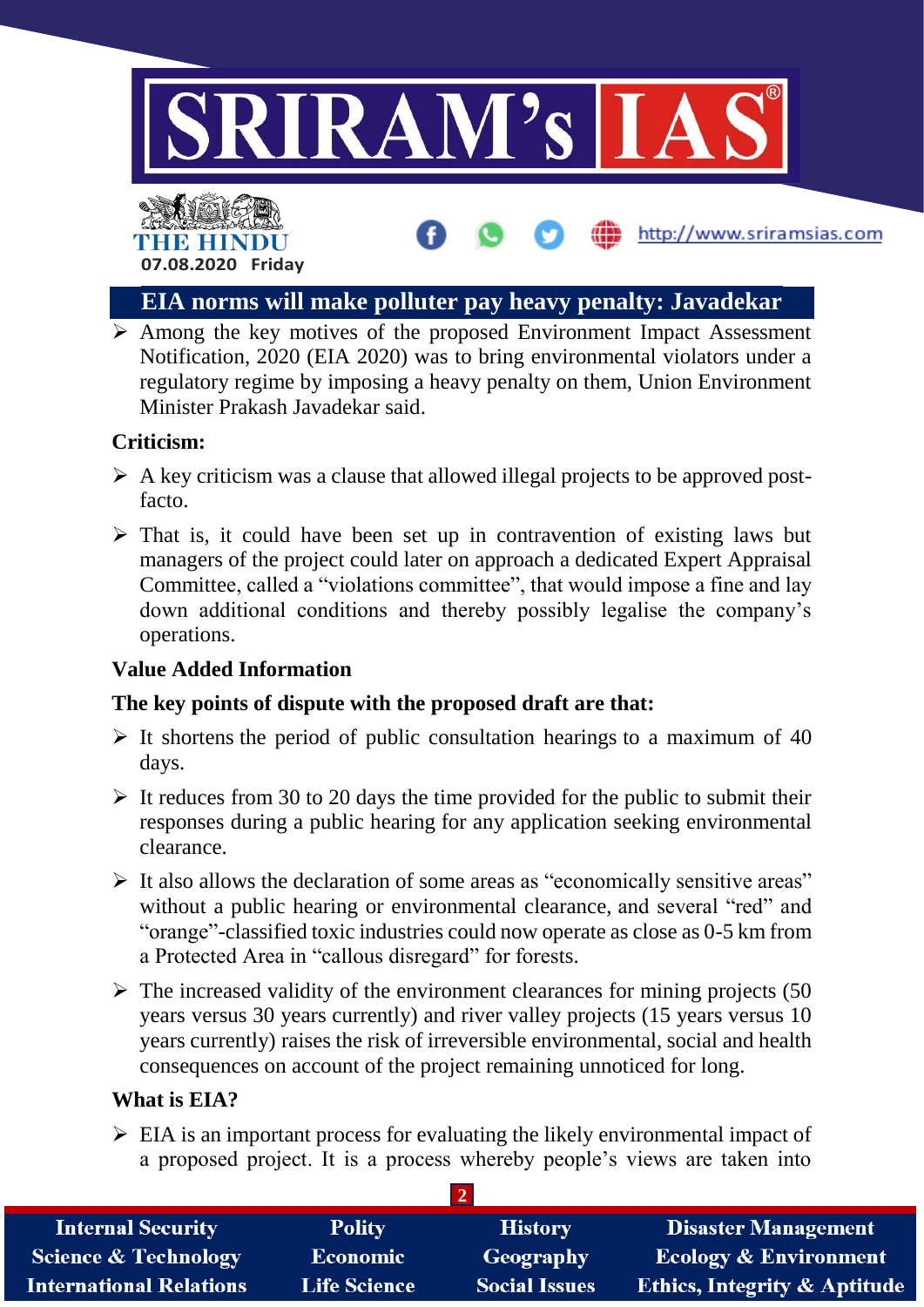

consideration for granting final approval to any developmental project or activity. It is basically, a decision-making tool to decide whether the project should be approved or not.

### **The EIA process involves:**

**07.08.2020 Friday**

- $\triangleright$  Screening: this stage decides which projects need a full or partial assessment study.
- $\triangleright$  Scoping: this stage decides which impacts are necessary to be assessed. This is done based on legal requirements, international conventions, expert knowledge and public engagement. This stage also finds out alternate solutions.
- $\triangleright$  Assessment & evaluation of impacts and development of alternatives: this stage predicts and identifies the environmental impacts of the proposed project and also elaborates on the alternatives.
- $\triangleright$  EIA Report: in this reporting stage, an environmental management plan (EMP) and also a non-technical summary of the project's impact is prepared for the general public. This report is also called the Environmental Impact Statement (EIS).
- $\triangleright$  Decision making: the decision on whether the project is to be given approval or not and if it is to be given, under what conditions.
- $\triangleright$  Monitoring, compliance, enforcement and environmental auditing: monitoring whether the predicted impacts and the mitigation efforts happen as per the EMP.

### **What is polluter pays principle?**

- $\triangleright$  The 'polluter pays' principle is the commonly accepted practice that those who produce pollution should bear the costs of managing it to prevent damage to human health or the environment.
- $\triangleright$  For instance, a factory that produces a potentially poisonous substance as a byproduct of its activities is usually held responsible for its safe disposal
- $\triangleright$  It is regarded as a regional custom because of the strong support it has received in most Organisation for Economic Co-operation and Development (OECD) and European Community (EC) countries

| <b>Internal Security</b>        | <b>Polity</b>       | <b>History</b>       | <b>Disaster Management</b>              |
|---------------------------------|---------------------|----------------------|-----------------------------------------|
| <b>Science &amp; Technology</b> | <b>Economic</b>     | Geography            | Ecology & Environment                   |
| <b>International Relations</b>  | <b>Life Science</b> | <b>Social Issues</b> | <b>Ethics, Integrity &amp; Aptitude</b> |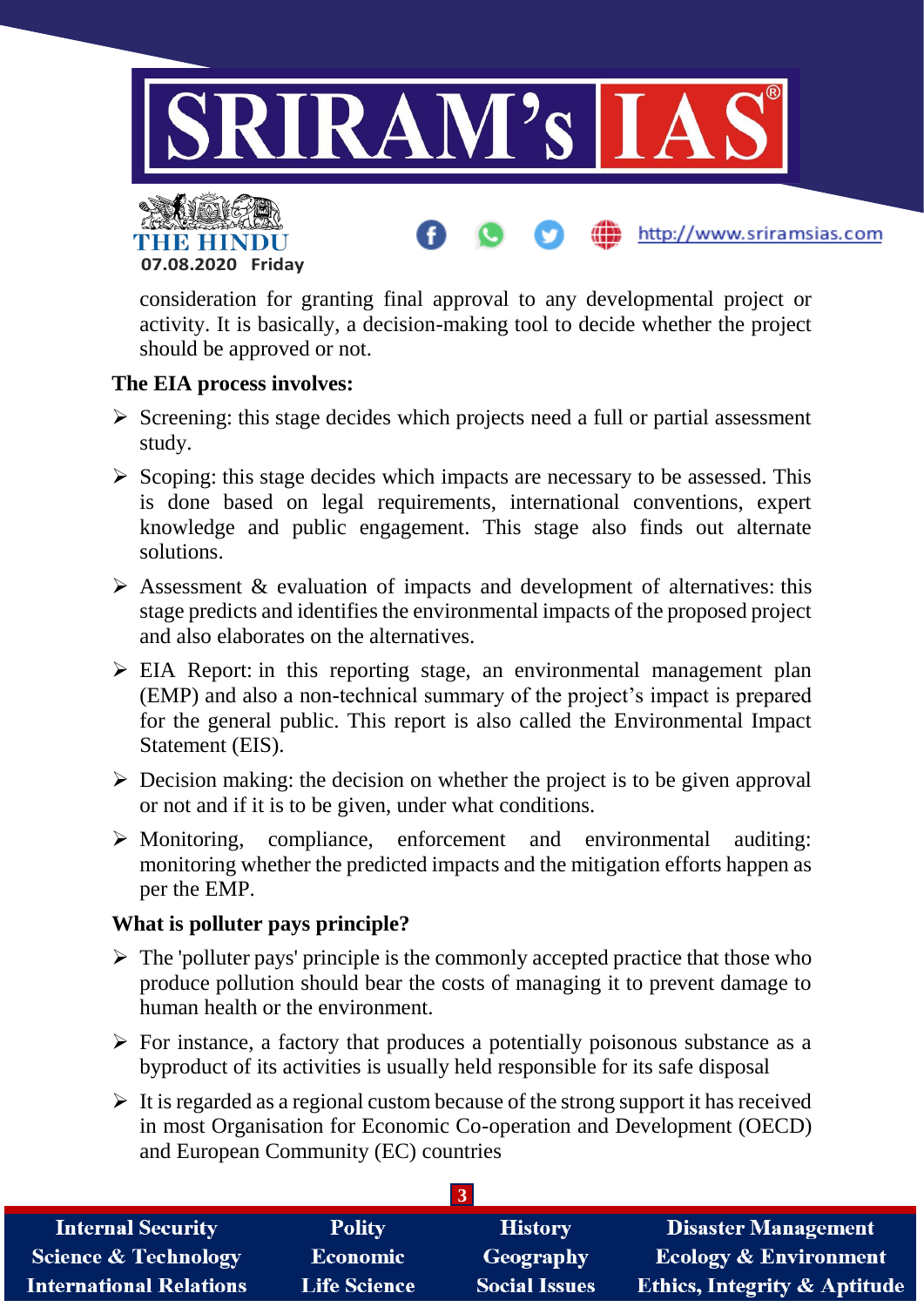



- $\triangleright$  The Polluter Pays principle was propounded in the OECD Guiding Principles Concerning International Economic Aspects of Environmental Policies, 1972.
- $\triangleright$  India has time and again vouched for the implementation of 'Polluter Pays' principle on international carbon emissions.
- $\triangleright$  Further, Ex-Chief Justice of India Thakur had said that an international framework should be evolved to apply the polluter pays principle to advanced economies like the U.S.

## **Basmati battle boils over as Chouhan joins issue**

- Madhya Pradesh Chief Minister Shivraj Singh Chouhan on Thursday termed "politically motivated" his Punjab counterpart Amarinder Singh's appeal to Prime Minister Narendra Modi to intervene against the State's claim for **geographical indication (GI) tag** for basmati rice.
- Capt. Singh had said GI tagging of Madhya Pradesh basmati rice would negatively impact Punjab's agriculture and India's exports. Further, he said any dilution of registration might give advantage to Pakistan.

## **Value Added Information**

## **GI (Geographical Indicator) Tags:**

- $\triangleright$  GI status is an indication that identifies goods as produced from a particular area, which has special quality or reputation attributable to its geographical origin.
- $\triangleright$  India, as a member of the World Trade Organization (WTO), enacted the Geographical Indications of Goods (Registration and Protection) Act, 1999 has come into force with effect from 15 September 2003
- $\triangleright$  The GI tag ensures that none other than those registered as authorised users (or at least those residing inside the geographic territory) are allowed to use the popular product name.
- $\triangleright$  In India, a GI's registry operates in Chennai in accordance with the provisions of the Geographical Indications of Goods (Registration and Protection) Act 1999, which came into effect in September 2003.

| <b>Internal Security</b>        | <b>Polity</b>       | <b>History</b>       | <b>Disaster Management</b>              |  |
|---------------------------------|---------------------|----------------------|-----------------------------------------|--|
| <b>Science &amp; Technology</b> | <b>Economic</b>     | Geography            | <b>Ecology &amp; Environment</b>        |  |
| <b>International Relations</b>  | <b>Life Science</b> | <b>Social Issues</b> | <b>Ethics, Integrity &amp; Aptitude</b> |  |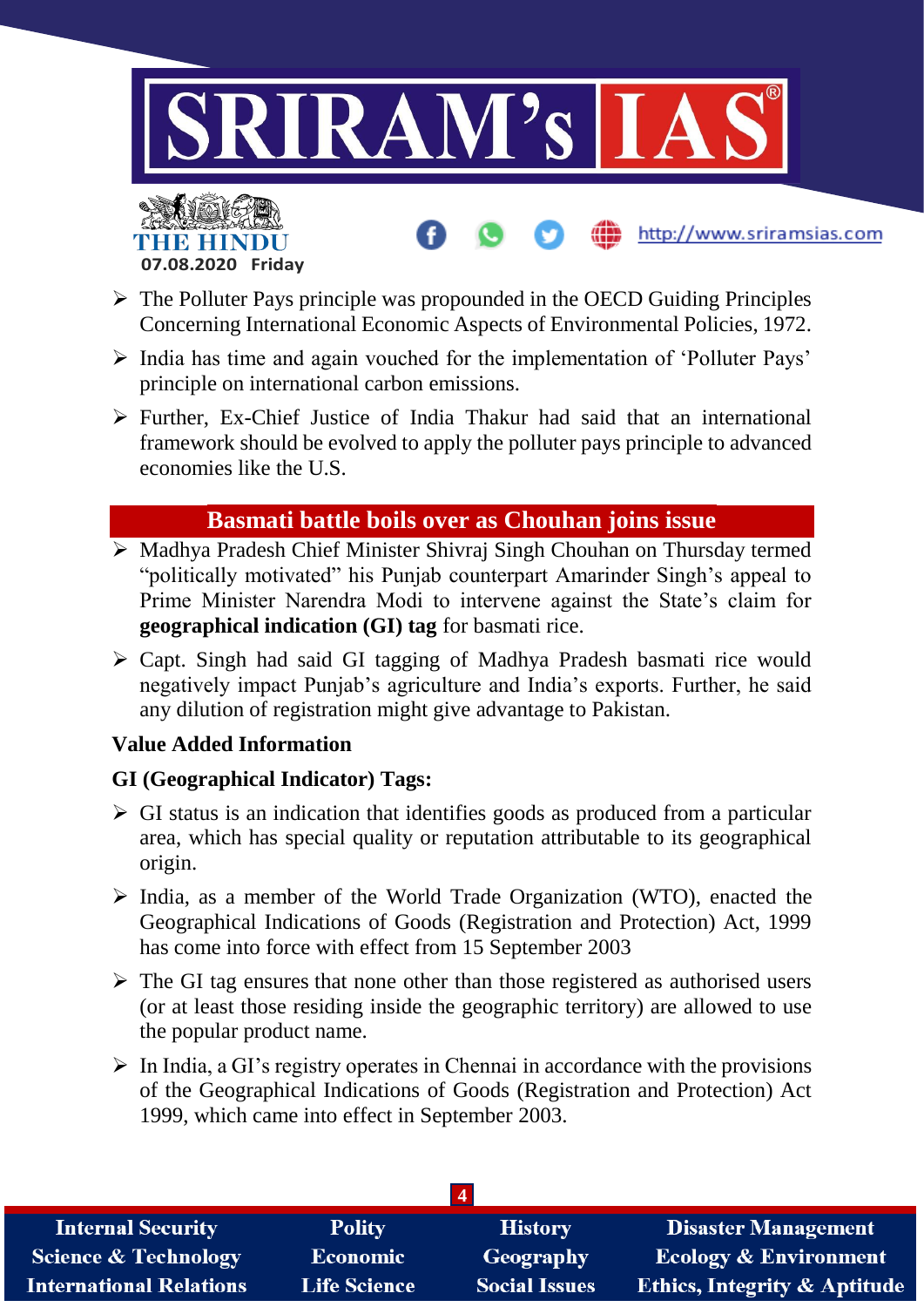

## **Japan marks 75 years of atomic bombing**

 $\overline{\triangleright}$  Japan on Thursday marked 75 years since the world's first atomic bomb attack, with the coronavirus pandemic forcing a scaling back of ceremonies to remember the victims.

### **Value Added Information**

**07.08.2020 Friday**

THE HINDL

### **Background:**

- **Hiroshima and Nagasaki** have been the last two cities to be destroyed by nuclear weapons. On August 6, 1945, the US dropped an atomic bomb on the Japanese city of Hiroshima, and three days later, on August 9, **another atomic bomb named Fat Man** was **dropped on Nagasaki.**
- $\triangleright$  The two bombs killed over 2,00,000 people, some of them instantaneously, and others within five months.
- $\triangleright$  Around 2,00,000 people or more who survived the bombings of these two cities, most of them injured, have been called the hibakusha.
- $\triangleright$  Due to the long-lasting effects of radiation exposure as well as the mental trauma they underwent, the plight of these survivors has been difficult.

### **Current Nuclear Threats:**

- $\triangleright$  Since 1945, the US, the Soviet Union/Russia, the UK, France, China, Israel, India, Pakistan, and North Korea have armed themselves with nuclear weapons. These modern weapons are much more destructive in comparison to those that destroyed Hiroshima and Nagasaki.
- $\triangleright$  Over 1,26,000 nuclear weapons have been built since the beginning of the atomic age and over 2,000 of them have been used in nuclear tests, above and below the ground, causing grave and long-lasting damage to the environment and public health.
- $\triangleright$  An appreciation of the scale of the potential damage and a realisation that **nuclear weapons could be launched at any moment against any target** around the world should instil a sense of vulnerability in all of us.
- There is **no realistic way to protect ourselves against nuclear weapons**, whether they are used deliberately, inadvertently, or accidentally.
- The **invention of ballistic missiles** and their great speed of delivery has made it impossible to intercept nuclear weapons once they are launched. Neither

| <b>Internal Security</b>        | <b>Polity</b>       | <b>History</b>       | <b>Disaster Management</b>              |  |
|---------------------------------|---------------------|----------------------|-----------------------------------------|--|
| <b>Science &amp; Technology</b> | <b>Economic</b>     | Geography            | <b>Ecology &amp; Environment</b>        |  |
| <b>International Relations</b>  | <b>Life Science</b> | <b>Social Issues</b> | <b>Ethics, Integrity &amp; Aptitude</b> |  |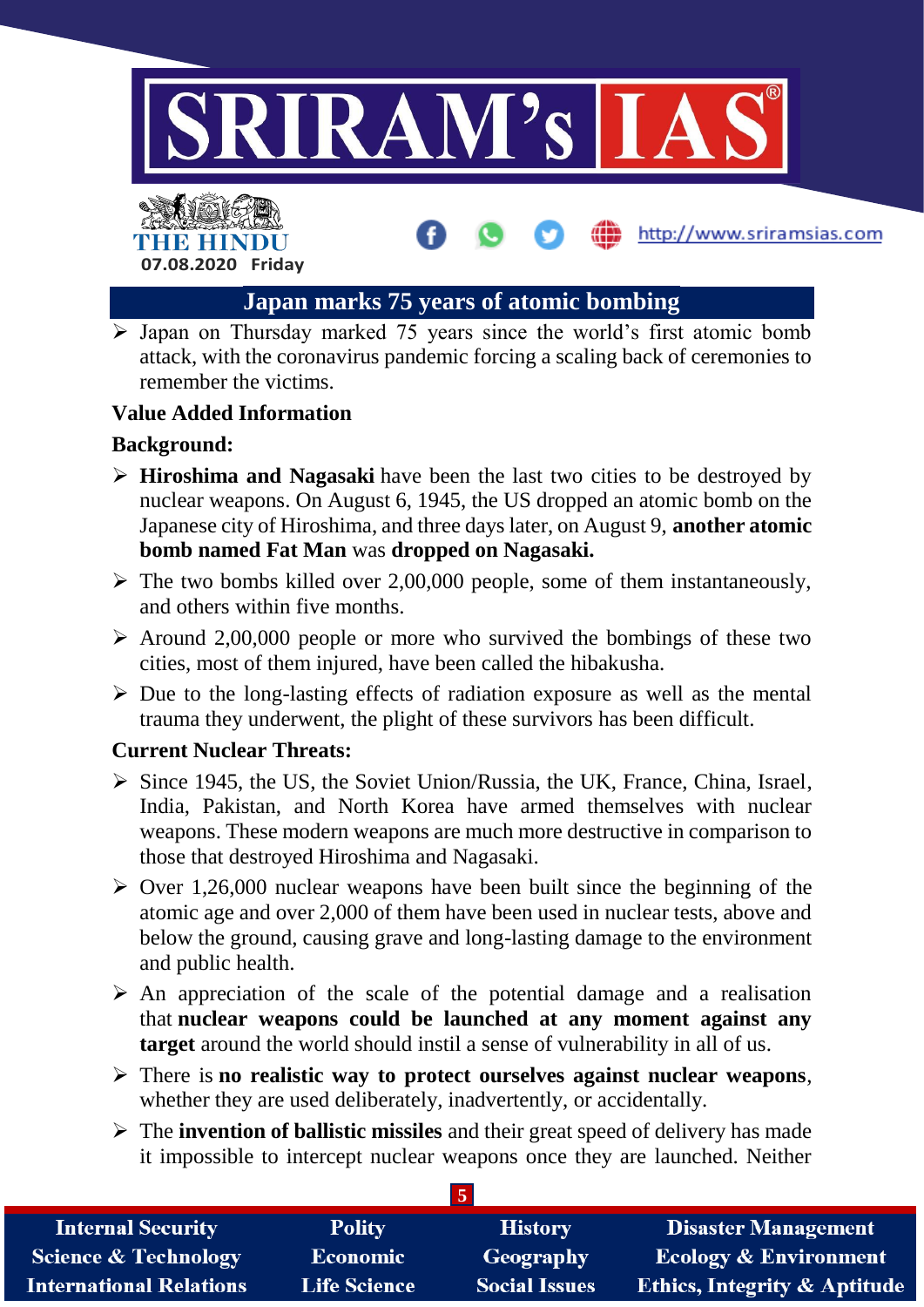



fallout shelters nor ballistic missile defence systems have succeeded in negating this vulnerability.

### **Idea of deterrence:**

- The use of nuclear weapons is impossible because of deterrence. The **idea of deterrence** implies that nuclear weapons are so destructive that no country would use them because **such use would invite retaliation in kind**, and no political leader would be willing to risk the possible death of millions of their citizens.
- Deterrence enthusiasts claim that **nuclear weapons do not just protect countries against the use of nuclear weapons by others**, but even **prevent war and promote stability.**
- $\triangleright$  The apparent efficacy of deterrence in some cases may have been due to the more credible prospect of retaliation with conventional weapons.
- $\triangleright$  Strategic planners routinely use worst-case assumptions about the intentions and capabilities of other countries to argue for the acquisition of greater destructive capabilities, driving endless upgrades of nuclear arsenals, and offering a rationale for new countries to acquire nuclear weapons.
- $\triangleright$  In several historical instances, what prevented the use of nuclear weapons was not control practices but **either their failure or factors outside institutional control**. The most famous of these cases is the **1962 Cuban Missile Crisis.**

### **Need for Nuclear Disarmament:**

- Most nations having nuclear weapons are **making a strategic excuse** for using it for defensive purpose as they are vulnerable to various attacks without these destructive weapons which are not true in the multipolar world.
- **Economically, nuclear weapons programs divert public funds** from health care, education, disaster relief and other vital services.
- **Environmentally,** nuclear weapons are the only devices ever created that have the capacity to destroy all complex life forms on Earth.
- **Nuclear weapons pose a direct** and constant threat to people everywhere.
- $\triangleright$  The humanitarian issue, the abolition of nuclear weapons is an urgent humanitarian necessity as their uses cause most catastrophic consequences.

| <b>Internal Security</b>        | <b>Polity</b>       | <b>History</b>       | <b>Disaster Management</b>              |
|---------------------------------|---------------------|----------------------|-----------------------------------------|
| <b>Science &amp; Technology</b> | <b>Economic</b>     | Geography            | <b>Ecology &amp; Environment</b>        |
| <b>International Relations</b>  | <b>Life Science</b> | <b>Social Issues</b> | <b>Ethics, Integrity &amp; Aptitude</b> |